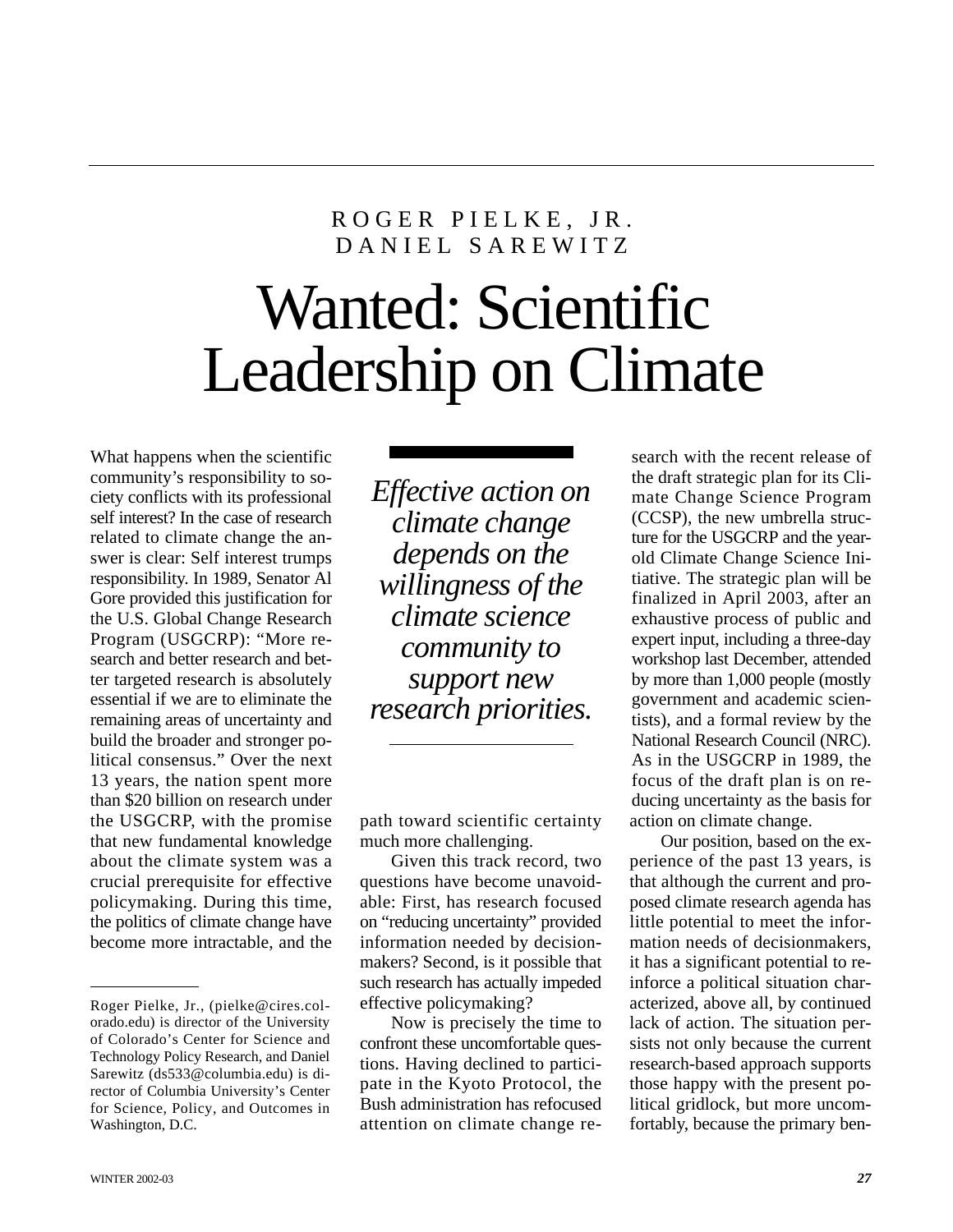eficiaries of this situation include scientists themselves. Things are unlikely to change for the better unless the climate research community adopts a leadership role that places societal responsibility above professional self-interest.

No one should deny that the decade-plus public investment in climate science has delivered continual progress in deepening our understanding of the earth and its climate, including major advances in areas such as abrupt climate change, coupled ocean-land-atmosphere dynamics, and year-to-year variability. This research agenda has directly reflected the priorities of the science community, especially as reflected by the recommendations of NRC committees. Fully half of the climate research budget has been devoted to spacebased observation hardware, which on the one hand creates its own constituency in the space community, and on the other generates a data stream that reinforces the existing research agenda. In contrast, the needs and capabilities of decisionmakers who must deal with climate change have played little part in guiding research priorities.

The new CCSP Strategic Plan does take a small step in recognizing decisionmakers' needs by focusing some attention on "decision support resources," but it has no mechanism for reconciling decisionmaker needs with research priorities, assuming instead that the research proposed is that which decisionmakers must need. Given the experience of the past 13 years, it would seem appropriate for the plan to examine not only the claim that uncertainty can in fact be reduced, but also the belief that such

a reduction is necessary for effective policy. Instead, the plan labors under the false assumption that policymakers require reduced uncertainty in order to take action.

This assumption arises from political expediency, not good science policy. In the late 1980s, policymakers figured out that the way to survive the intense political battle over climate change was to accept the idea that science could resolve policy uncertainties about the future and thus obviate the need for action in the present. This explains why in 1990 President George H. W. Bush joined a Democratic Congress in support of the legislation forming the US-GCRP. For politicians, research itself served as action.

At the time, proponents and opponents of hydrocarbon emission reductions joined together in support of the research program, as each wagered that more research would strengthen their respective positions. Surprise: They were both right! The tens of billions of dollars in research devoted to date to the USGCRP have provided considerable grist for advocates who support action, but also have produced enough scientific surprises and complexities to sustain the opposition as well.

So, after nearly a decade and a half, the context for the president's new CCSP is changed only in its details. In the Kyoto Protocol, proponents and opponents of action now have a specific vehicle to champion or oppose, but the calculus remains the same. Science continues to flourish because of the intense politics of climate change. The scientific community continues to promise politicians

that they will provide the basis for climate change decisionmaking by reducing uncertainties and generating plausible projections about the future climate. Politicians gladly pass off the responsibility to the scientists, and advocates of all stripes accept science as the turf on which the political battle over climate policy should be waged. Not surprisingly, the CCSP and its promoters in the Bush administration continue to chant the familiar mantra, emphasizing the need to reduce uncertainties and improve projections as the basis for improved decisionmaking.

## **How decisions are really made**

Somehow missed in this political logrolling have been two facts. First, even full implementation of the Kyoto Protocol, which is probably politically, if not technically, impossible, will have no discernible effect on the impact of climate on society and the environment. Second, better decisions about people and ecosystems in the context of climate depend very little—if at all—on reduced uncertainty or plausible projections about climate change. In the face of fundamental uncertainties, decisions are made routinely on equally complex and far-reaching issues, such as economic policy, foreign policy, and national security. In such arenas, policymakers accept lack of certainty as a condition of life, and although they may call upon scientific research and technological innovation, it is not to reduce uncertainties to some theoretical point that would resolve political dispute. On the contrary, our own research on the role of prediction in deci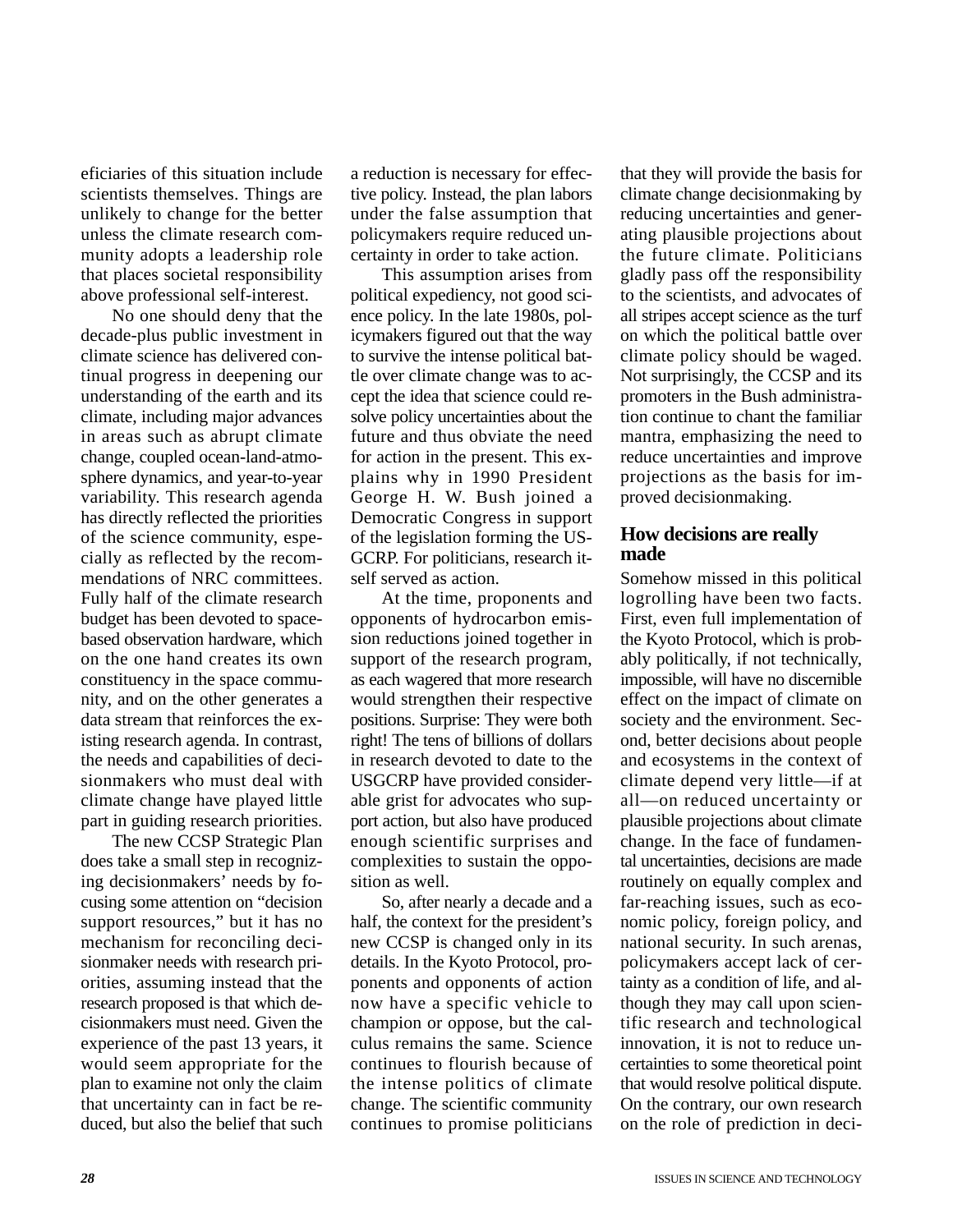sionmaking in a wide range of science issues suggests that policymakers need research to increase the range of plausible choices available to them in the present. As a member of Congress asked more than a decade ago: "How much longer do you think it will take before [the USGCRP is] able to hone [its] conclusions down to some very simple recommendations, on tangible, specific action programs that are rational and sensible and cost effective for us to take . . . justified by what we already know?" The organization of the current CCSP offers the following answer: Forever.

Given the legitimating political role conferred on science and scientists in the climate change arena, the scientific community is in a position to motivate change. If scientists are serious about wanting to do research that supports decisionmaker needs, then they could insist on a systematic and rigorous assessment of such needs as primary input to setting research priorities and then modify priorities accordingly. And for scientists who believe that the current state of knowledge is already sufficient to justify particular policy actions, a provocative strategy would be to follow the example of those in the Cold War physics community who believed the nation did not need additional weapons of mass destruction and therefore opposed the funding of research intended to support weapons' development. Today's scientists could oppose research whose funding is predicated on the claim that action depends on further reduction of uncertainties. The effect in both cases would be to remove science as a cause of

*The focus on climate uncertainty has distracted us from the fact that there are plenty of reasons to improve energy policy.*

gridlock and to make viable new lines of research that would better support the needs of society.

Such a quixotic response is of course unlikely, not simply because it would require scientists to argue against their own professional selfinterest, but also because it would reveal the amazing incoherence of our current approach to connecting climate policy and science. Put simply: The types of knowledge we have been emphasizing for the past decade or so, despite their significant scientific value, are not those we will most need in dealing with the challenge of climate change. It's as if the National Institutes of Health focused its research on making better projections of when people will die, rather than seeking practical ways to increase health and life expectancy.

## **A new focus**

Some readers of this commentary may protest that the science of climate change is quite good enough to justify action, and we agree. But the question is: What action? The answer to this question, and a starting point for a CCSP more directly relevant to the needs of decisionmakers, comes from those who deal with climate-related effects on a daily basis. For example, the recent declaration resulting from the Delhi meeting under the Framework Convention on Climate Change concluded that "actions are required to diversify energy supply by developing advanced, cleaner, more efficient, affordable and cost-effective energy technologies" and also that "adaptation requires urgent attention and action on the part of all countries." Conspicuous by omission was any mention of action predicated on reduced uncertainty or better projections.

The actions called for in the Delhi meeting reflect the simple reality that climate change must be confronted along two parallel paths. First, over the long term, reducing the anthropogenic contribution to climate change will require decarbonization of our energy system. At the same time, no matter how energy policies evolve, we have every reason to expect that humanity's ability to control the behavior of climate will remain quite limited. So, second, society will have to reduce its growing vulnerability by improving its capacity to prepare for and respond to climate events and their effects. Motivating politicians and policymakers to improve energy policies and reduce vulnerability to climate effects may be challenging, but it does not require a reduction in uncertainty about the future climate. However, it does require a realignment of research priorities.

Public and private investment in energy R&D has declined by al